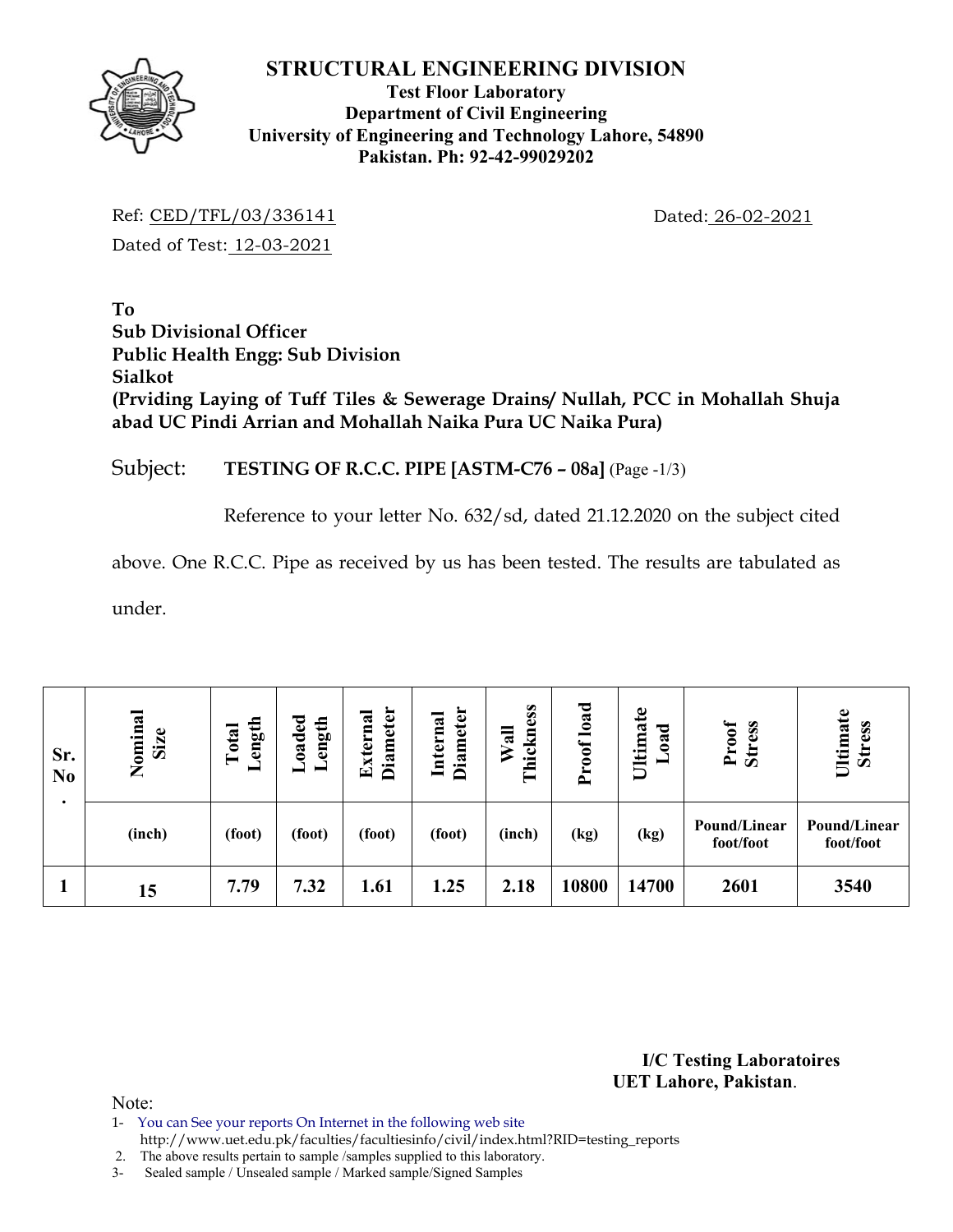

**Test Floor Laboratory Department of Civil Engineering University of Engineering and Technology Lahore, 54890 Pakistan. Ph: 92-42-99029202** 

Ref: CED/TFL/03/336141 Dated: 26-02-2021 Dated of Test: 12-03-2021

**To Sub Divisional Officer Public Health Engg: Sub Division Sialkot (Prviding Laying of Tuff Tiles & Sewerage Drains/ Nullah, PCC in Mohallah Rehmat Colony UC Hamza Ghous)** 

Subject: **TESTING OF R.C.C. PIPE [ASTM-C76 – 08a]** (Page -2/3)

Reference to your letter No. 646/sd, dated 31.12.2020 on the subject cited

above. One R.C.C. Pipe as received by us has been tested. The results are tabulated as

under.

| Sr.<br>N <sub>0</sub> | Nominal<br>Size | ength<br>Total | ${\tt de}$<br>ength<br>$\ddot{\mathbf{a}}$<br>- | <b>Diameter</b><br>Externa | <b>Diameter</b><br>Internal | Thickness<br>Wall | load<br>roof<br>≏ | $\mathbf{e}$<br>ದ<br>ರ<br><b>Ultima</b><br>≂<br>0<br>− | <b>Stress</b><br>Proof    | Ultimate<br><b>Stress</b> |
|-----------------------|-----------------|----------------|-------------------------------------------------|----------------------------|-----------------------------|-------------------|-------------------|--------------------------------------------------------|---------------------------|---------------------------|
|                       | (inch)          | (foot)         | (foot)                                          | (foot)                     | (foot)                      | (inch)            | (kg)              | (kg)                                                   | Pound/Linear<br>foot/foot | Pound/Linear<br>foot/foot |
|                       | 12              | 7.73           | 7.32                                            | 1.34                       | 0.98                        | 2.16              | 12700             | 16400                                                  | 3909                      | 5048                      |

**I/C Testing Laboratoires UET Lahore, Pakistan**.

Note:

1- You can See your reports On Internet in the following web site

http://www.uet.edu.pk/faculties/facultiesinfo/civil/index.html?RID=testing\_reports

2. The above results pertain to sample /samples supplied to this laboratory.

3- Sealed sample / Unsealed sample / Marked sample/Signed Samples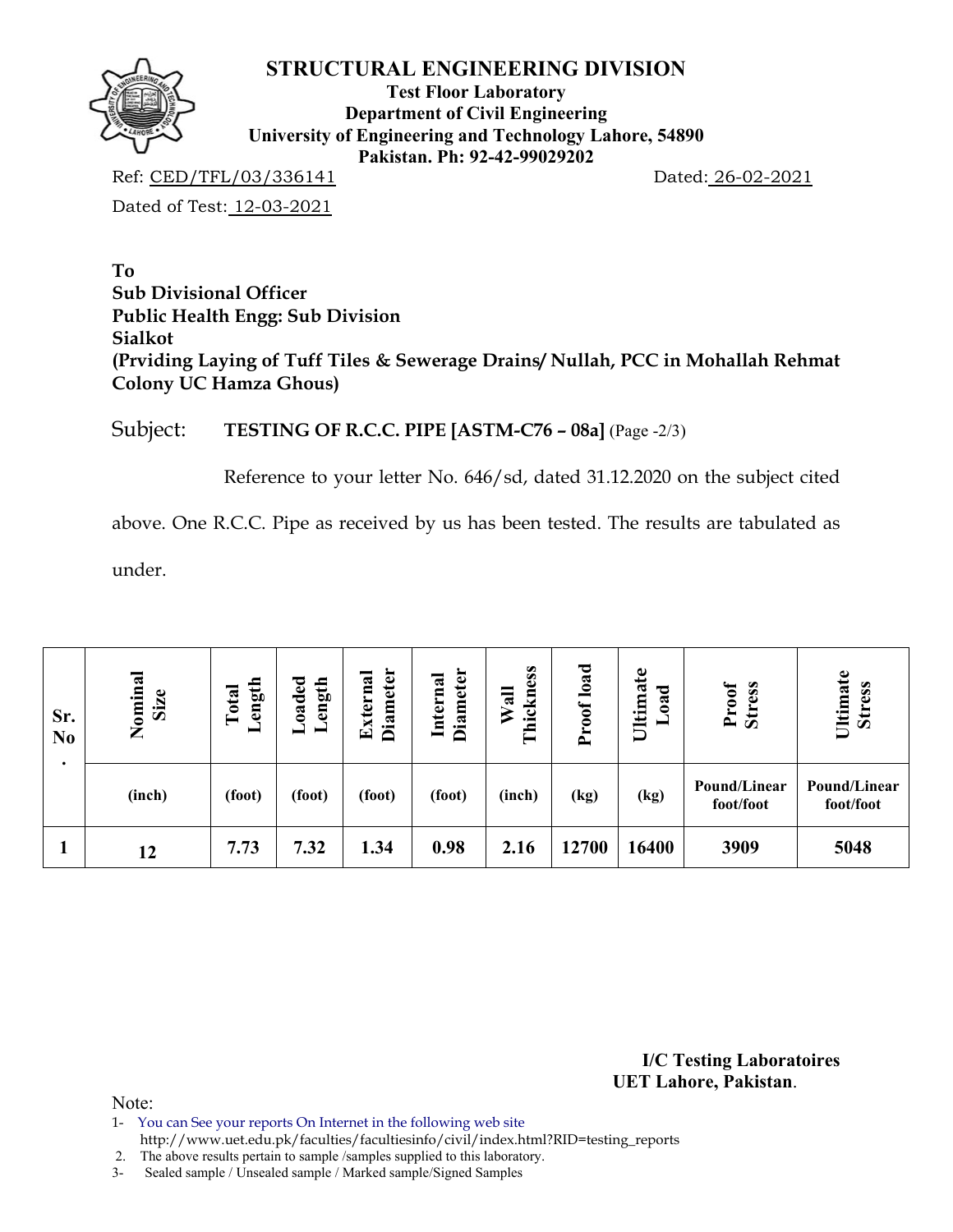

**Test Floor Laboratory Department of Civil Engineering University of Engineering and Technology Lahore, 54890 Pakistan. Ph: 92-42-99029202** 

Ref: CED/TFL/03/336141 Dated: 26-02-2021

Dated of Test: 12-03-2021

**To Sub Divisional Officer Public Health Engg: Sub Division Sialkot (Prviding Laying of Tuff Tiles & Sewerage Drains/ Nullah, PCC in Gali Aftab Butt, Kohloo Wali, Jeena Snooker Club UC Muhammad Pura, Mohallah Chan Tarkhana, Gali No. 14 UC Ahmed Pura and Gali Phtan Wali, Mohallah Nai Abadi Arazi Yaqoob and Street Shujat Shah Wali Mohallah Habib Pura UC Hamza Ghous))** 

## Subject: **TESTING OF R.C.C. PIPE [ASTM-C76 – 08a]** (Page -3/3)

Reference to your letter No. 645/sd, dated 31.12.2020 on the subject cited

above. One R.C.C. Pipe as received by us has been tested. The results are tabulated as

under.

| Sr.<br>N <sub>0</sub> | Nominal<br>Size | ength<br>Total<br>_ | oaded<br>ength | <b>Diameter</b><br>Externa | <b>Diameter</b><br>Internal | Thickness<br>Wall | load<br>Proof | Ultimate<br>ಕ<br>ನ<br>0 | Proof<br><b>Stress</b>    | Ultimate<br><b>Stress</b> |
|-----------------------|-----------------|---------------------|----------------|----------------------------|-----------------------------|-------------------|---------------|-------------------------|---------------------------|---------------------------|
|                       | (inch)          | (foot)              | (foot)         | (foot)                     | (foot)                      | (inch)            | (kg)          | (kg)                    | Pound/Linear<br>foot/foot | Pound/Linear<br>foot/foot |
|                       | 12              | 7.74                | 7.33           | 1.32                       | 0.95                        | 2.17              | 13000         | 16700                   | 4101                      | 5269                      |

**I/C Testing Laboratoires UET Lahore, Pakistan**.

- 1- You can See your reports On Internet in the following web site
- http://www.uet.edu.pk/faculties/facultiesinfo/civil/index.html?RID=testing\_reports
- 2. The above results pertain to sample /samples supplied to this laboratory.
- 3- Sealed sample / Unsealed sample / Marked sample/Signed Samples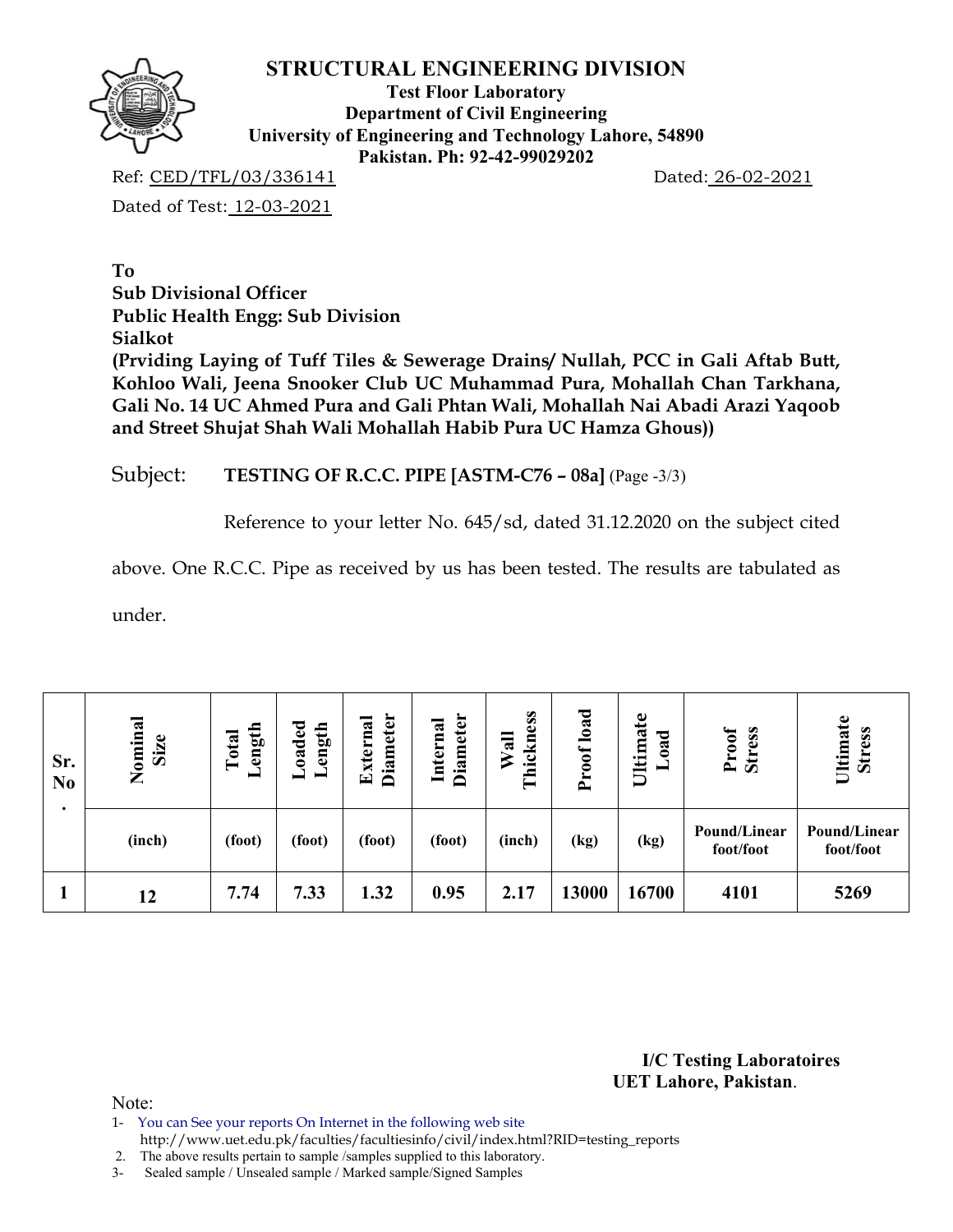

### **Test Floor Laboratory Department of Civil Engineering University of Engineering and Technology Lahore, 54890 Pakistan. Ph: 92-42-99029202**

To, Resident Engineer / Team Leader Prime Engineering Consultancy Kallurkot Bridge Project Construction of 4 Lane Bridge over River Indus Connecting Kallur Kot with D.I Khan

| Reference # CED/TFL 36212 (Dr. Qasim Khan)                 | Dated: 12-03-2021 |
|------------------------------------------------------------|-------------------|
| Reference of the request letter $\#$ KK-DIK-BR-PJ/2021/267 | Dated: 11-03-2021 |

## **Tension Test Report** (Page – 1/3)

Date of Test 12-03-2021 Gauge length 640 mm Description Steel Strand Tensile Test as per ASTM A-416-94a

| Sr. No.                          | <b>Nominal</b><br><b>Diameter</b> | <b>Nominal</b><br>Weight | <b>Measured</b><br>weight | <b>Yield strength</b><br>clause $(6.3)$ |        | clause $(6.2)$ | <b>Breaking</b><br>strength | Modulus of<br>Elasticity<br>Young's<br>$\mathbf{f}$ . | % Elongation | Remarks / Coil No. |  |
|----------------------------------|-----------------------------------|--------------------------|---------------------------|-----------------------------------------|--------|----------------|-----------------------------|-------------------------------------------------------|--------------|--------------------|--|
|                                  | (mm)                              | (kg/km)                  | (kg/km)                   | (kg)                                    | (kN)   | (kg)           |                             | GPa                                                   |              |                    |  |
| $\mathbf{1}$                     | 12.70<br>(1/2")                   | 775.0                    | 779                       | 17900                                   | 175.60 | 19500          | 191.30                      | 199                                                   | >3.50        | XX                 |  |
| $\mathbf{2}$                     | 12.70<br>(1/2")                   | 775.0                    | 780                       | 17300                                   | 169.71 | 19800          | 194.24                      | 199                                                   | >3.50        | XX                 |  |
|                                  |                                   |                          |                           |                                         |        |                |                             |                                                       |              |                    |  |
|                                  | $\overline{\phantom{a}}$          |                          | -                         |                                         |        |                |                             | $\qquad \qquad \blacksquare$                          |              |                    |  |
|                                  |                                   | $\overline{\phantom{0}}$ | -                         | -                                       |        |                |                             | -                                                     |              |                    |  |
| $\overline{\phantom{a}}$         | $\overline{\phantom{a}}$          | $\overline{\phantom{a}}$ | $\blacksquare$            |                                         |        |                | -                           | $\blacksquare$                                        |              |                    |  |
| <b>Only two samples for Test</b> |                                   |                          |                           |                                         |        |                |                             |                                                       |              |                    |  |

Note:

1. Modulus of Elasticity is based on nominal steel area of the steel strand vide clause 13.3 of ASTM – A416a

2. Load versus percentage strain graphs are attached

**I/C Testing Laboratoires UET Lahore, Pakistan**.

Note:

1- You can See your reports On Internet in the following web site http://www.uet.edu.pk/faculties/facultiesinfo/civil/index.html?RID=testing\_reports

2. The above results pertain to sample /samples supplied to this laboratory.

3- Sealed sample / Unsealed sample / Marked sample/Signed Samples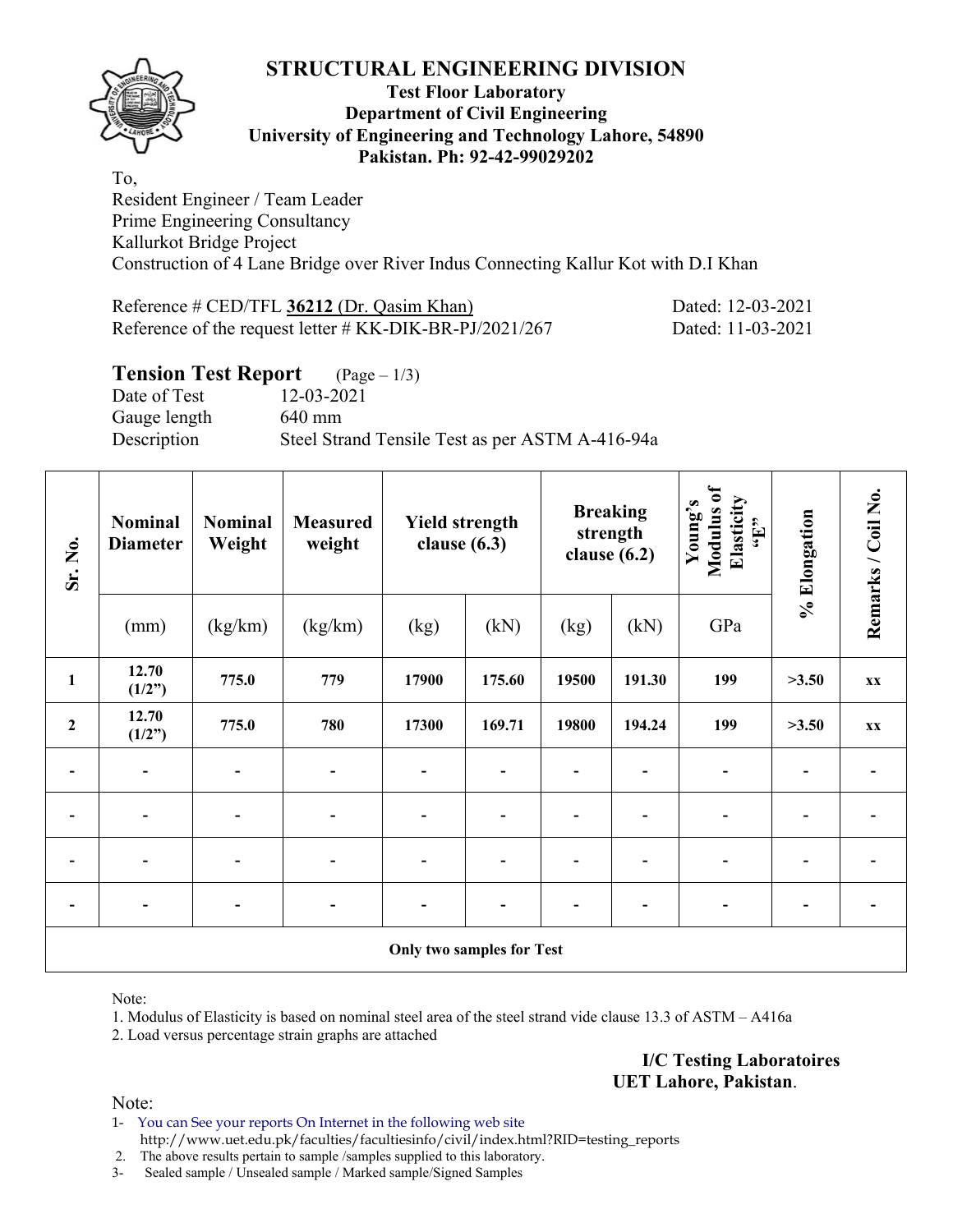### **Test Floor Laboratory Department of Civil Engineering University of Engineering and Technology Lahore, 54890 Pakistan. Ph: 92-42-99029202**

To, Resident Engineer / Team Leader Prime Engineering Consultancy Kallurkot Bridge Project Construction of 4 Lane Bridge over River Indus Connecting Kallur Kot with D.I Khan

Reference # CED/TFL 36212 (Dr. Qasim Khan) Dated: 12-03-2021 Reference of the request letter # KK-DIK-BR-PJ/2021/267 Dated: 11-03-2021

**Graph**  $(Page - 2/3)$ 



**I/C Testing Laboratoires UET Lahore, Pakistan**.

- 1- You can See your reports On Internet in the following web site http://www.uet.edu.pk/faculties/facultiesinfo/civil/index.html?RID=testing\_reports
- 2. The above results pertain to sample /samples supplied to this laboratory.
- 3- Sealed sample / Unsealed sample / Marked sample/Signed Samples